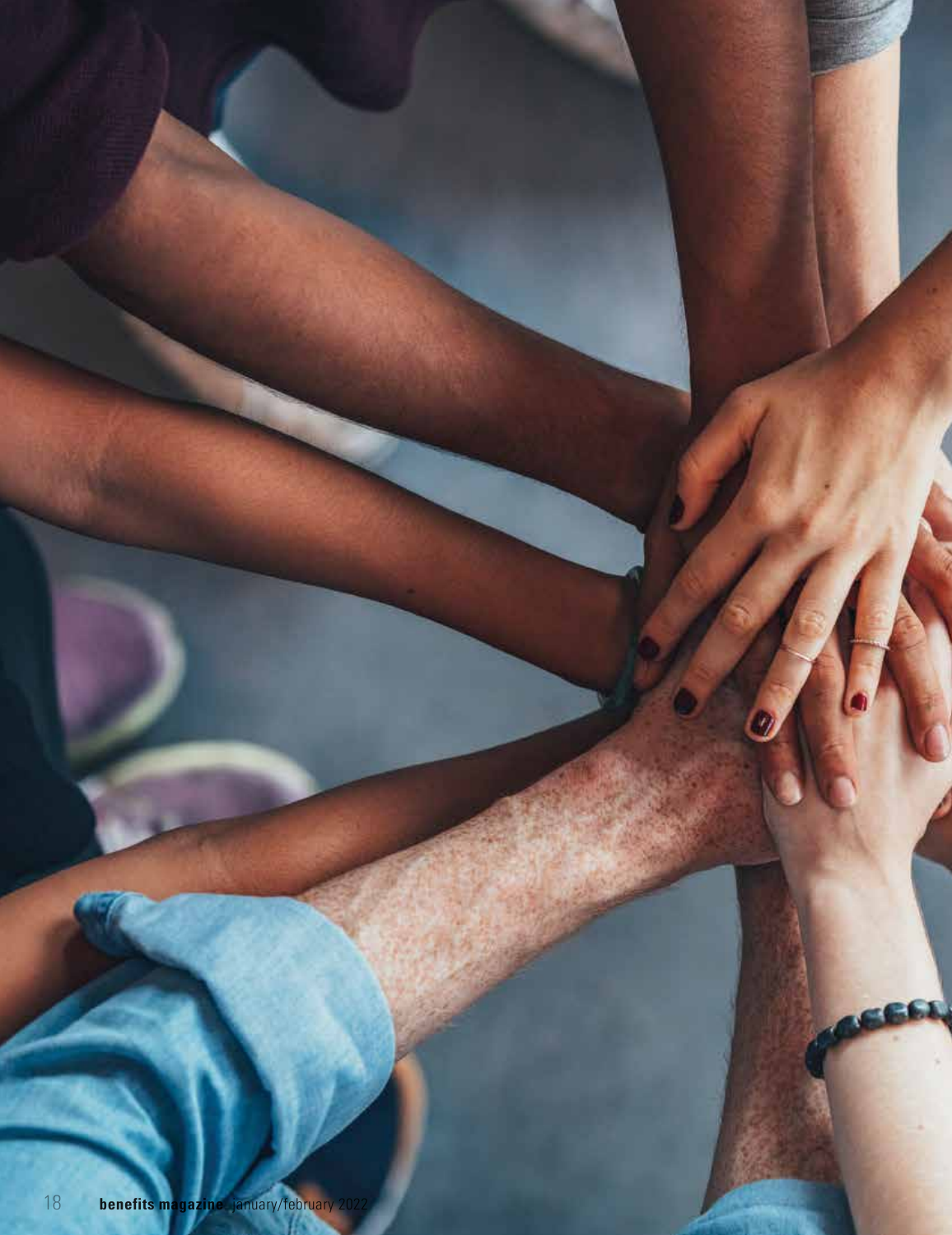# **Caring for Caregivers:**  Five Employer Strategies

*by |* **Tracy Brower, Ph.D.**

Employer support for caregiving—and well-being more broadly—can boost employee attraction, recruitment and engagement. Strategies such as offering increased flexibility, recognition and support programs can make a big difference for employees working to meet caregiving demands.

# benefits **MAGAZINE**

Reproduced with permission from *Benefits Magazine,* Volume 59, No. 1, January/February 2022, pages 18-23, published by the International Foundation of Employee Benefit Plans (www.ifebp.org), Brookfield, Wis. All rights reserved. Statements or opinions expressed in this article are those of the author and do not necessarily represent the views or positions of the International Foundation, its officers, directors or staff. No further transmission or electronic distribution of this material is permitted.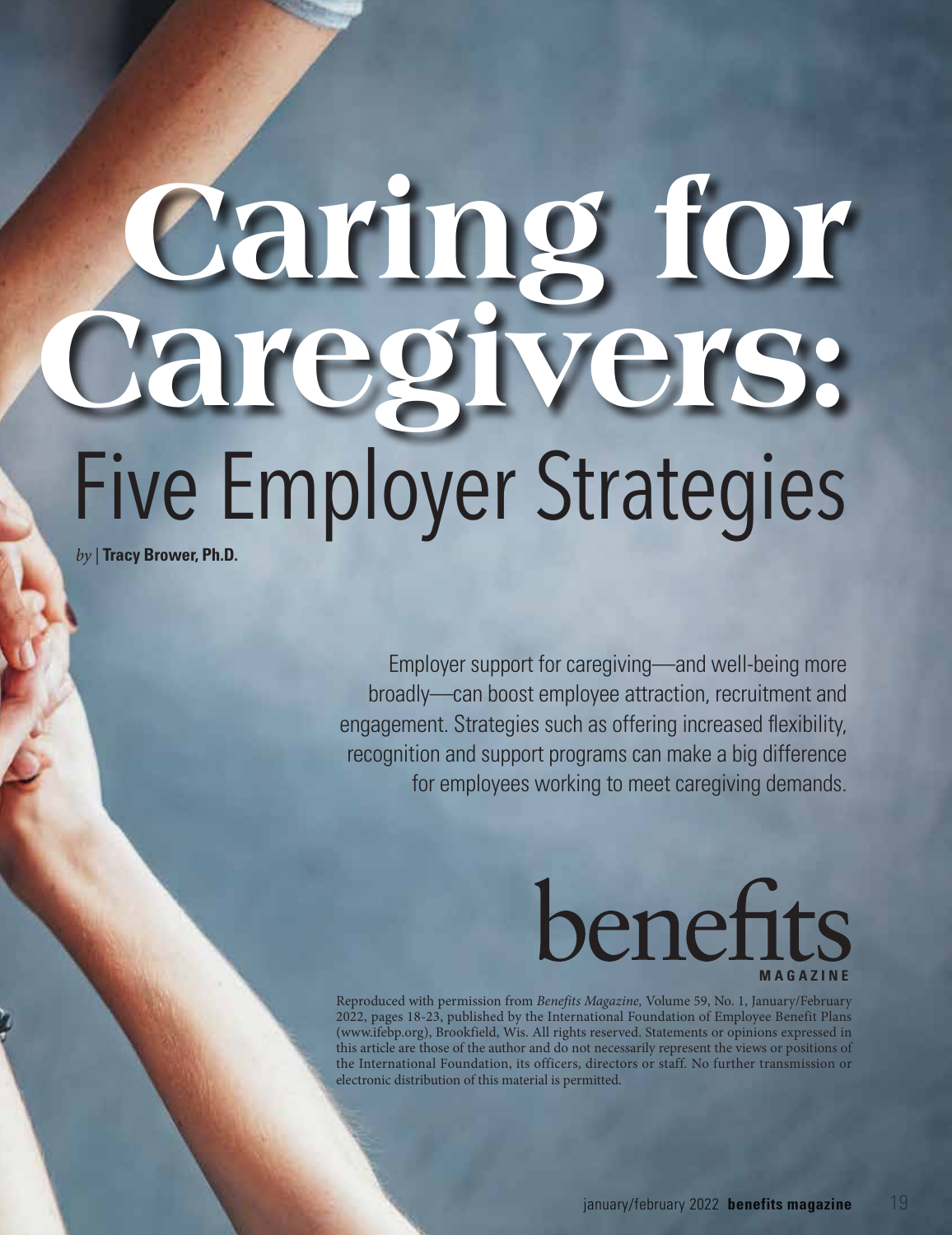hile caregiving has always been important to families, friends and communities, its value and significance have escalated over the last year and a half. Caregiving needs have intensified, the definition of caregiving has e families, friends and communities, its value and significance have escalated over the last year and a half. Caregiving needs have inimpact on life and work has increased—all of which have implications for employers.

All of this puts new stressors on people and their employers—and generates new rewards as well. Far from just a drain or a demand, caregiving is a complex and mixed experience that requires understanding, focus and intentional support. Employers can attract and retain employees more effectively and engage them more thoroughly if they are wise about the strategies they employ to support the broad array of employees who provide all kinds of care.

## New Definitions, New Scale

In the popular press, *caregiving* often refers to care provided to elders—including everything from housekeeping and personal care to transportation and nonprofessional medical support (helping with medications, etc.). According to the *Canadian Journal of Cardiology,* a *caregiver* provides informal or unpaid work to a family member or friend with a chronic condition.<sup>1</sup> The care is typically crucial and rarely paid.

One report estimates that 30% of people 65 and older receive help, and 65% of this care is provided by unpaid caregivers including friends, family members or neighbors.2 But a full definition of caregiving also requires attention to the care people provide to children, friends, neighbors or others who need support.

During the pandemic, the types of people who need support and the kinds of care they need have expanded. Caregiving includes child care and learning help—especially as child-care facilities and schools have closed or reduced capacity. It also includes nonprofessional health care for all ages activities like caring for a sick child or providing help to an elder family member in giving medication. And the toll the pandemic has taken on society's collective mental health also necessitates more caregiving in the form of emotional support and empathy. Of course, the pandemic is one factor. Another is the fact that more people are part of the *sandwich generation*—people who are caring for their children *and* parents (and sometimes grandparents)—due to increasing longevity.

A vast number of employees provide care. The *Canadian Journal of Cardiology* reports that nearly half of all people in the U.S. have been in caregiving roles, and the figures are similar for Canada and Europe. In addition, more than half of caregivers across regions are women.

While they are unpaid, caregivers make significant economic contributions. The *Canadian Journal of Cardiology*  projects these contributions to rise to \$128 billion by 2035 in Canada and to more than one trillion dollars each for the U.S. and Europe.

Another study estimates that about half of the 66 million family caregivers in the U.S. also work outside the home.<sup>3</sup> Women provide more than half of the unpaid caregiving, which would equal roughly \$450 million annually if they were paid to do the work.

## Impacts on Caregivers

Studies over the years emphasize the stress that caregiving can cause—especially for employees who are also working full- or part-time. It can indeed be exhausting for the caregiver—physically, emotionally and cognitively—because of a lack of time or boundaries as well as the emotional toll of caring. In fact, one study found that parents of children under 18 reported their responsibilities for facilitating learning for their children interfered with their ability to get ahead at work.<sup>4</sup>

In addition, the *Canadian Journal of Cardiology* found that caregivers were more likely to experience psychological, emotional, physical, social and financial stresses when they were providing care. They were also more likely to experience reduced cardiovascular health. This was largely because they were more likely to experience stress and to engage in poor personal health habits (smoking, poor diet) or reduced self-care, including getting too little sleep.

A study by the Heart and Stroke Foundation of Canada found that daughters who provide care are more likely to experience depression.<sup>5</sup> Women caregivers also can experience negative effects of caregiving in terms of their economic wellbeing, partly because they may pass up job advancement opportunities or lose employment benefits because of working fewer hours. Many women also exited the workforce during the pandemic due to caregiving needs.<sup>6</sup>

While there can be negative impacts, recent research also shows that caregiving isn't totally harmful, nor as deleterious as we might believe. A study from the University at Buffalo<sup>7</sup> found that when caregivers are shown appreciation, it enhances their experience. And research from Universität Basel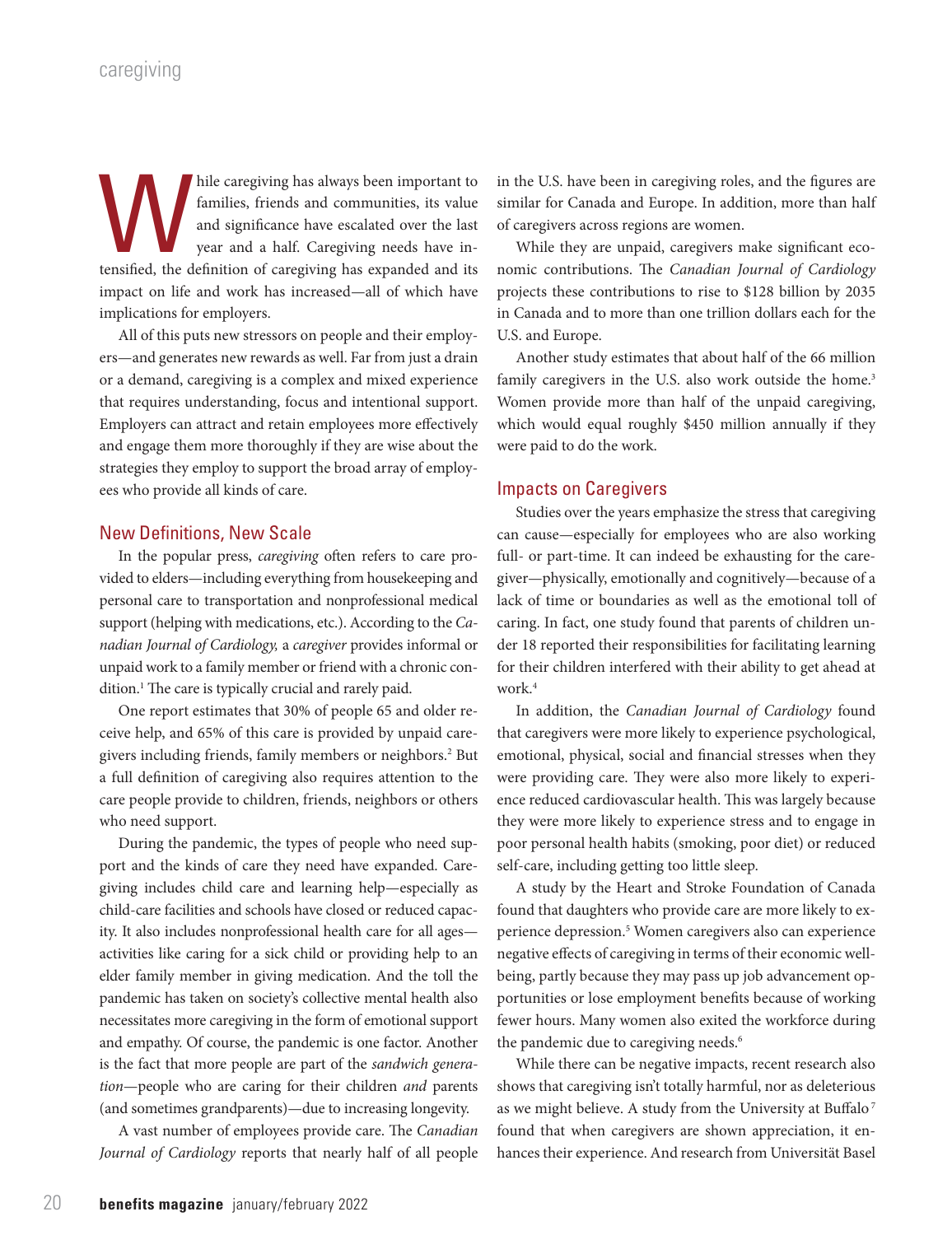found that caregivers tend to live longer compared with those who do not provide care for others.<sup>8</sup>

Community is an important part of the human condition. People are happier and healthier when they are connected with others. In addition, their senses of purpose and joy are enhanced when they contribute their skills, talents or care to others in need. Research has found that people have a natural impulse for caregiving,<sup>9</sup> and people's experience of receiving care in their first three years is integral to their wellbeing later in life.<sup>10</sup>

The bottom line: Caring is important in the human experience. The human instinct for belonging and affiliation is likely what contributes to the positive effects of caregiving—and since, statistically, most employees provide care, employers would be wise to create conditions to support caregivers.

# Caregiving and Employee Engagement

Support for caregiving—and wellbeing, more broadly—has become an important factor in attracting and retaining employees. It is also important for engaging employees and fostering their opportunities to contribute their best while they're working. In fact, plenty of evidence demonstrates that when employees are happier and more fulfilled, they are more likely to stay with a company, perform better, set bigger career goals and contribute to a positive culture.<sup>11</sup> There are good reasons for employers to support employees who provide care—for the caregivers themselves, but also for the organization.

An organization's view of employees makes a difference. In particular, employers should acknowledge and

# takeaways

- The need for caregiving and its impact on life and work have increased during the pandemic.
- Caregivers are more likely to experience psychological, emotional, physical, social and financial stresses while they provide care; however, caregivers may have a greater sense of purpose and joy.
- Employee attraction and retention as well as engagement will likely improve when employers provide support for employee caregivers.
- Providing flexibility in workhours and locations in addition to opportunities to take time off are among the strategies that can benefit caregivers.
- Offering access to apps that address mental health and providing education and coaching on topics such as financial well-being and communication can have a positive impact on employee caregivers.
- Additional employer support strategies include creating caregiver groups at work and recognizing the skills and contributions of caregivers.

appreciate the whole person at work. That means realizing that when they are away from work, they may be giving medical support, facilitating learning or providing emotional nurturing to family or friends. In addition, rather than being separate, work and life are connected: Work is part of a full life, and there is a powerful spillover effect between work and life. When people are happier at work and given more autonomy at work, they tend to be happier at home. The opposite is also true: When people are happier outside of work, they tend to perceive greater satisfaction in their work experience.

# Five Ways Employers Can Support Caregivers

When employers are empathetic, understanding and appreciative of the human experience of their employees, it has positive impacts on the overall work experience for employees and can result in greater engagement and retention. Following are some suggested approaches for employers to consider.

#### *1. Provide Flexibility*

Employees face a variety of demands from both their work and their personal life. They will be the most effective and healthiest when they perceive that they have sufficient capacity to support those demands. Each of these—demand and capacity—shifts based on circumstances, and the key to supporting employees is to consider both sides of the model. For example, providing greater flexibility and not insisting employees work 100% of the time from the office can reduce demands, while providing empathy can increase their perceived capacity.

Employers can also support caregiving and caregivers by allowing for flexibility in workhours and locations. Some jobs lend themselves more naturally to flexibility than others, and employees need to be accountable for results. But it's also helpful when employers can provide as much choice as possible in terms of where, when and how people work. In addition, focusing on outcomes—rather than simply presence—fosters flexibility. Managing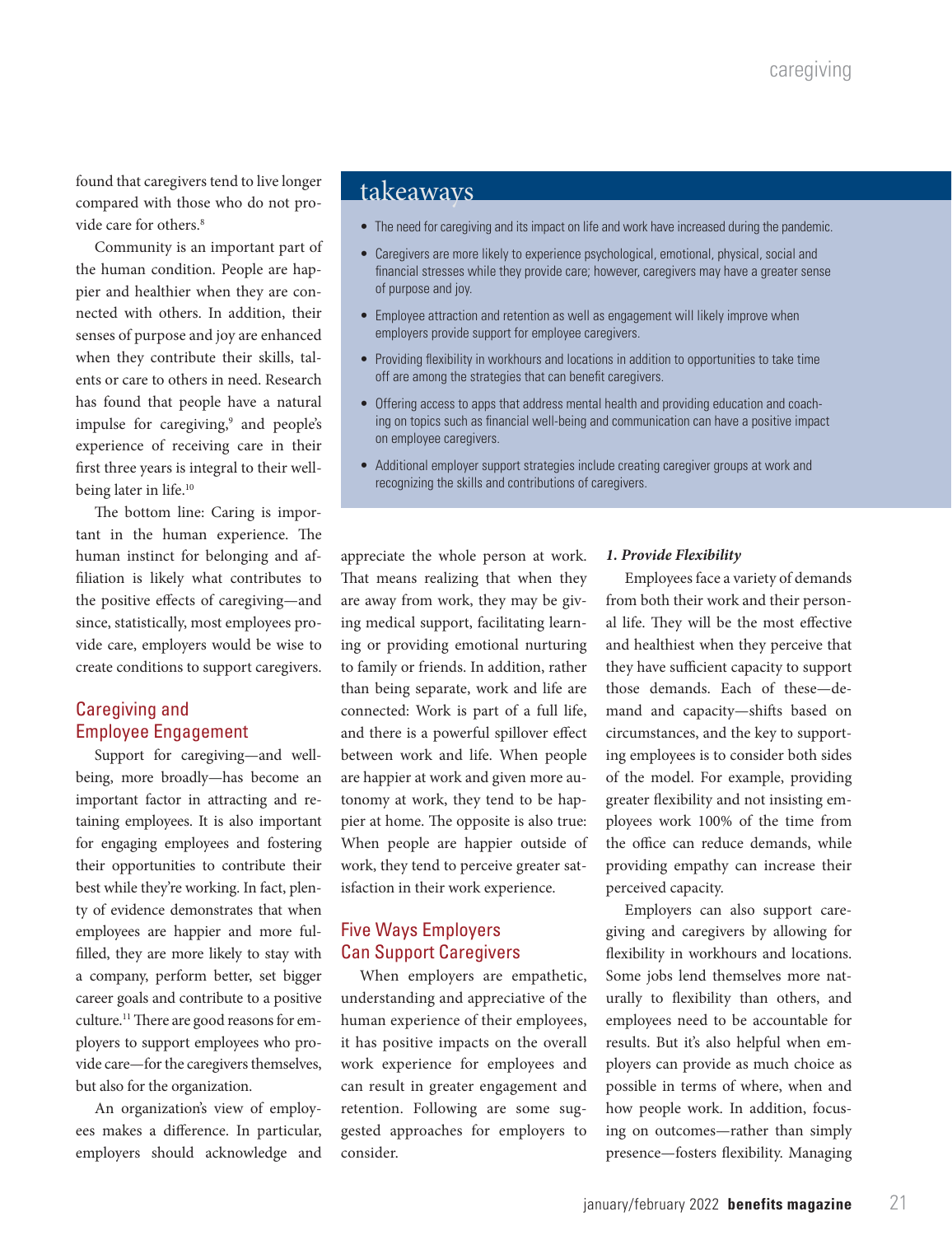based on performance is effective for many reasons, not the least of which is support for caregiving.

Flexible working can include the hours that employees work—or how companies handle the hours they can't. For example, employers could design their sick leave policies to apply to both employees and dependents so that employees don't have to take sick leave when they are fulfilling caregiving duties. In another example, a study by the University of Missouri recommends the innovative approach of offering deferred or staged retirement in which senior employees work declining numbers of days per week over a year-long exit or in which they keep working but take increasing numbers of weeks off during a staged period of departure from the organization. These kinds of staged options allow them to continue contributing while others begin to take on more responsibility.12 As older workers face increased caregiving responsibilities because of the age of their parents or family members, they may not be ready to retire completely but may value a more gradual "off-ramp."

Time off, time away and space to breathe are also solutions in the caregiving tool kit. In response to concerns about all kinds of exhaustion and stress, one organization is testing "no meeting Fridays" or "happy Fridays" where employees can choose to take half of the day off. Another organization is establishing a norm where meetings default to 25 minutes or 50 minutes, rather than the typical durations of 30 minutes or a full hour, so that people have some breathing room in their day.

Communicating and implementing flexible working options requires an employer to make the appropriate policy changes and then to use both broad and focused communication mechanisms. Company intranet sites or general communication vehicles are effective, but it is also wise to arm leaders with key information so they can share with their work teams in smaller groups and refer employees to the proper group or expert if they need more details.

Implementation of flexible options is most effective when leaders receive communication before the rest of the population so they are prepared to answer questions and make their own adjustments. Depending on the scope of the policy changes, it may also be necessary to offer training (online or in person) to update leaders about why policies are being implemented, the extent of leader discretion, the criteria for leader decision making and reinforcement of the adjacent

skills leaders will need to demonstrate (e.g., listening, performance management, engagement, etc.).

#### *2. Validate Skills*

Another way that employers can support caregivers is by recognizing and validating the skills that caregivers build through the care they provide. These are transferable to work and include everything from empathy and follow-through to attention to detail and leadership. Employers can consider these competencies when they are assessing employees for promotion or job expansion opportunities. They can also apply this thinking in the hiring process. When they learn that someone has stopped working, reduced their hours or plateaued in their career based on caregiving responsibilities, they can be intentional about considering the skills the potential employee would bring to their work. For example, employers can ask questions during an interview to uncover the skills an employee has used during a caregiving period, and they can clearly identify these skills in assessment processes in which they are comparing multiple candidates for a job award.

#### *3. Offer Tactical Support*

When companies provide tactical support, they ultimately demonstrate cultural values and pave the way toward strategically including caregivers and removing barriers so they can contribute more effectively. Examples are employee assistance programs (EAPs) which offer support for mental health or other life challenges. Additional examples include providing access to teaching and tutoring resources to support parents who are facilitating learning with their children, or offering the use of care-finding programs for employees providing care to elders or who need backup or emergency child care.

Another innovative approach includes offering access to apps that help employees with things like meditation, sleep, fitness, healthy eating or online therapy as well as offering education and coaching to support financial well-being. Access to other types of education is also helpful. A study in the *Canadian Journal of Cardiology* found that a training program focused on communication skills enhanced the caregiver experience—along with that of patients. This was mirrored by research published in the *Canadian Medical Association Journal,* which found positive effects when caregivers were buoyed with emotional support and communication skills.<sup>13</sup>